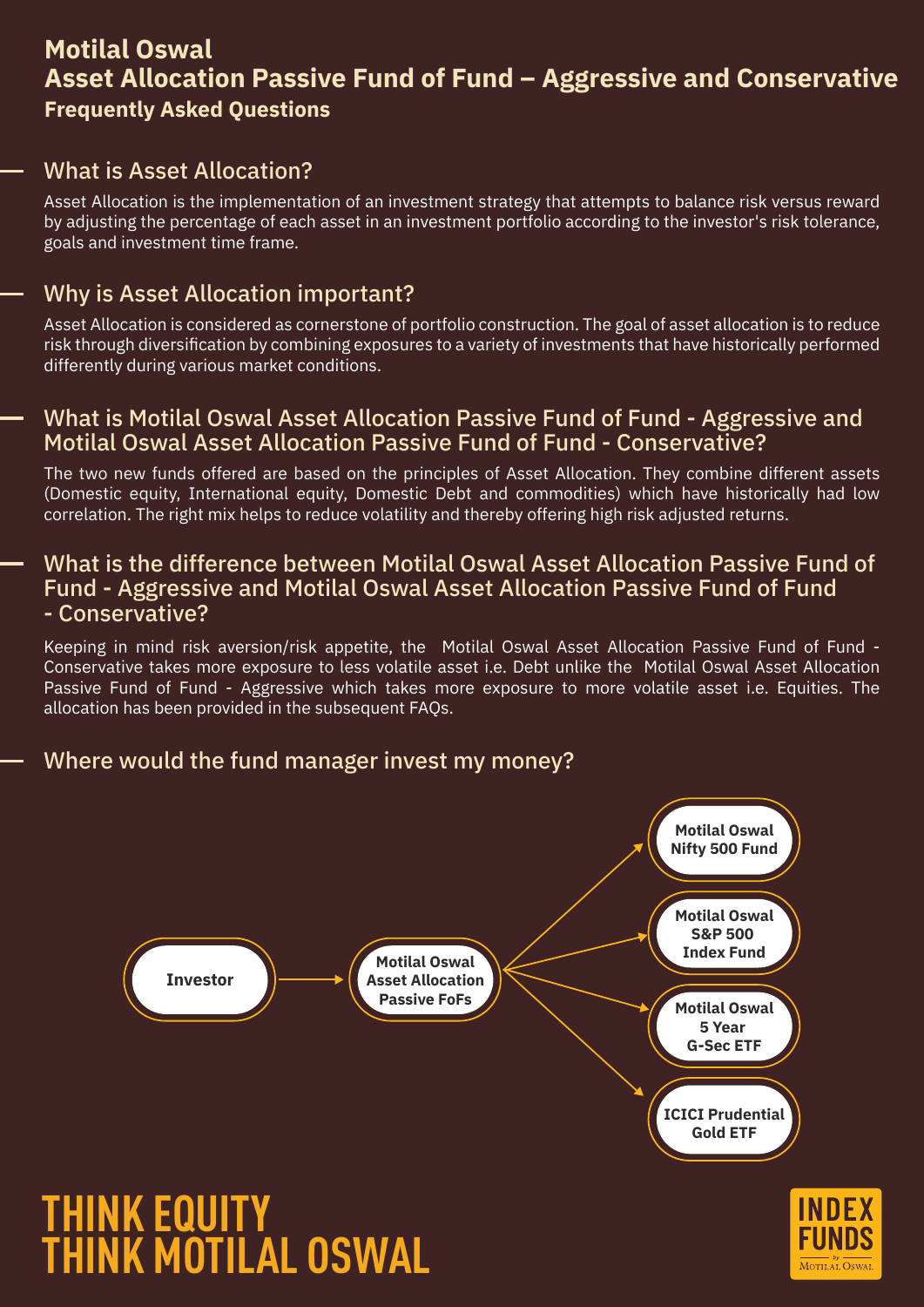## What are the target allocations?

| <b>Fund Name</b>                                                    | <b>Motilal Oswal Asset Allocation</b><br>Passive Fund of Fund - Aggressive | <b>Motilal Oswal Asset Allocation</b><br>Passive Fund of Fund – Conservative |
|---------------------------------------------------------------------|----------------------------------------------------------------------------|------------------------------------------------------------------------------|
| <b>Equity</b> - (Motilal Oswal Nifty 500 fund)                      | 50%                                                                        | 30%                                                                          |
| <b>Debt –</b> (Motilal Oswal 5 Year G-Sec ETF)                      | 20%                                                                        | 50%                                                                          |
| <b>International Equity -</b><br>(Motilal Oswal S&P 500 Index Fund) | 20%                                                                        | 10%                                                                          |
| <b>Commodity - (ICICI Prudential Gold ETF)</b>                      | 10%                                                                        | 10%                                                                          |

The actual asset allocation may deviate from above target asset allocation in short term but will always remain in the asset allocation range stated in SID.

# What are the risks involved in this fund?

Motilal Oswal Asset Allocation Passive Fund of Fund - Aggressive is labelled as 'Very High Risk' according to the 'Riskometer'. Motilal Oswal Asset Allocation Passive Fund of Fund - Conservative is labelled as 'High Risk' according to the 'Riskometer'.

As the fund invests in primarily three asset classes' i.e. Equity (Domestic and International), Fixed Income and Gold, the investor is exposed to all the risks attached with each asset class. However, As these assets have showed low historical correlation to each other, it helps reduce overall portfolio volatility, drawdown and smoothen the returns trajectory.

## What is the minimum application amount?

During NFO and Ongoing basis: Lump sum: Rs 500/- and in multiples of Re 1/- thereafter

SIP: Rs 500/- and in multiples of Re 1/- thereafter

# Is STP / SIP & SWP is allowed in this fund?

During NFO and Ongoing: Yes, STP's/SIP's and SWP's are allowed.

#### Is there an entry/exit load?

There is 'NIL' entry load.

There is 'NIL' exit load if redeemed after 15 days from the date of allotment, else 1% exit load if redeemed on or before 15 days from the date of allotment.

## Are there any restrictions on purchase/withdrawal? Is there a lock-in period?

There are no restrictions either on purchase/withdrawals. The fund has 'NO' lock-in period.

## What is the Total Expense Ratio of the fund?

| <b>Plan</b> | <b>Motilal Oswal Asset Allocation</b><br>Passive Fund of Fund - Aggressive | Motilal Oswal Asset Allocation<br>Passive Fund of Fund – Conservative |
|-------------|----------------------------------------------------------------------------|-----------------------------------------------------------------------|
| Direct      | 0.05%                                                                      | $0.05\%$                                                              |
| Regular     | 0.59%                                                                      | 0.66%                                                                 |

Note - Investors will be bearing the recurring expenses of the fund of fund (FoF) scheme, in addition to the weighted average expenses of underlying schemes in which the fund of fund scheme makes investments. The indicative underlying weighted average expense ratio for Motilal Oswal Asset Allocation Passive Fund of Fund- Aggressive will be 0.41%, while for Motilal Oswal Asset Allocation Passive Fund of Fund- Conservative will be 0.34%.